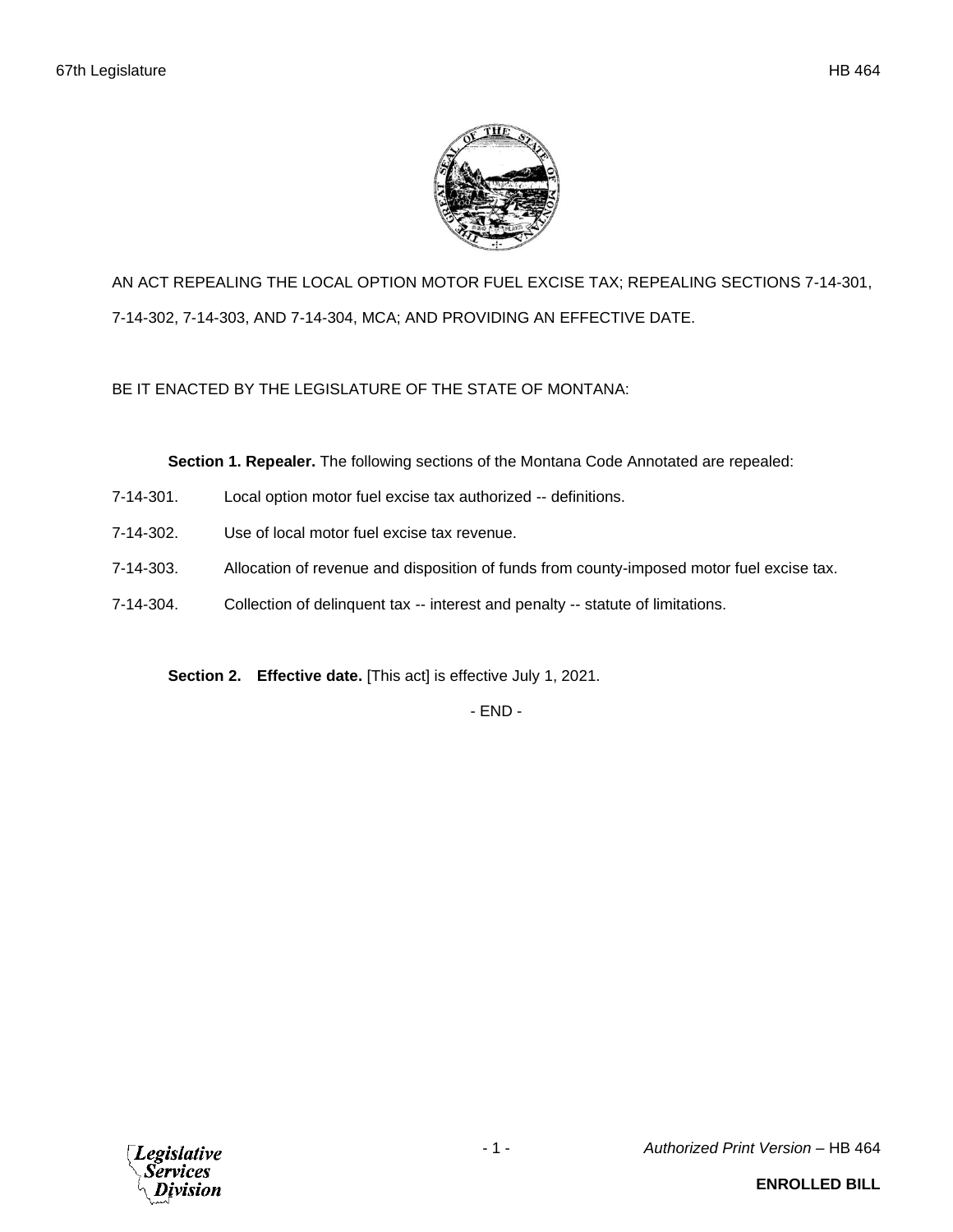I hereby certify that the within bill,

HB 464, originated in the House.

Chief Clerk of the House

Speaker of the House

| Signed this | dav    |
|-------------|--------|
| $\Omega'$   | -2021. |

\_\_\_\_\_\_\_\_\_\_\_\_\_\_\_\_\_\_\_\_\_\_\_\_\_\_\_\_\_\_\_\_\_\_\_\_\_\_\_\_\_\_\_

\_\_\_\_\_\_\_\_\_\_\_\_\_\_\_\_\_\_\_\_\_\_\_\_\_\_\_\_\_\_\_\_\_\_\_\_\_\_\_\_\_\_\_

President of the Senate

| Sianed this |  |
|-------------|--|
| $\Omega$    |  |

\_\_\_\_\_\_\_\_\_\_\_\_\_\_\_\_\_\_\_\_\_\_\_\_\_\_\_\_\_\_\_\_\_\_\_\_\_\_\_\_\_\_\_